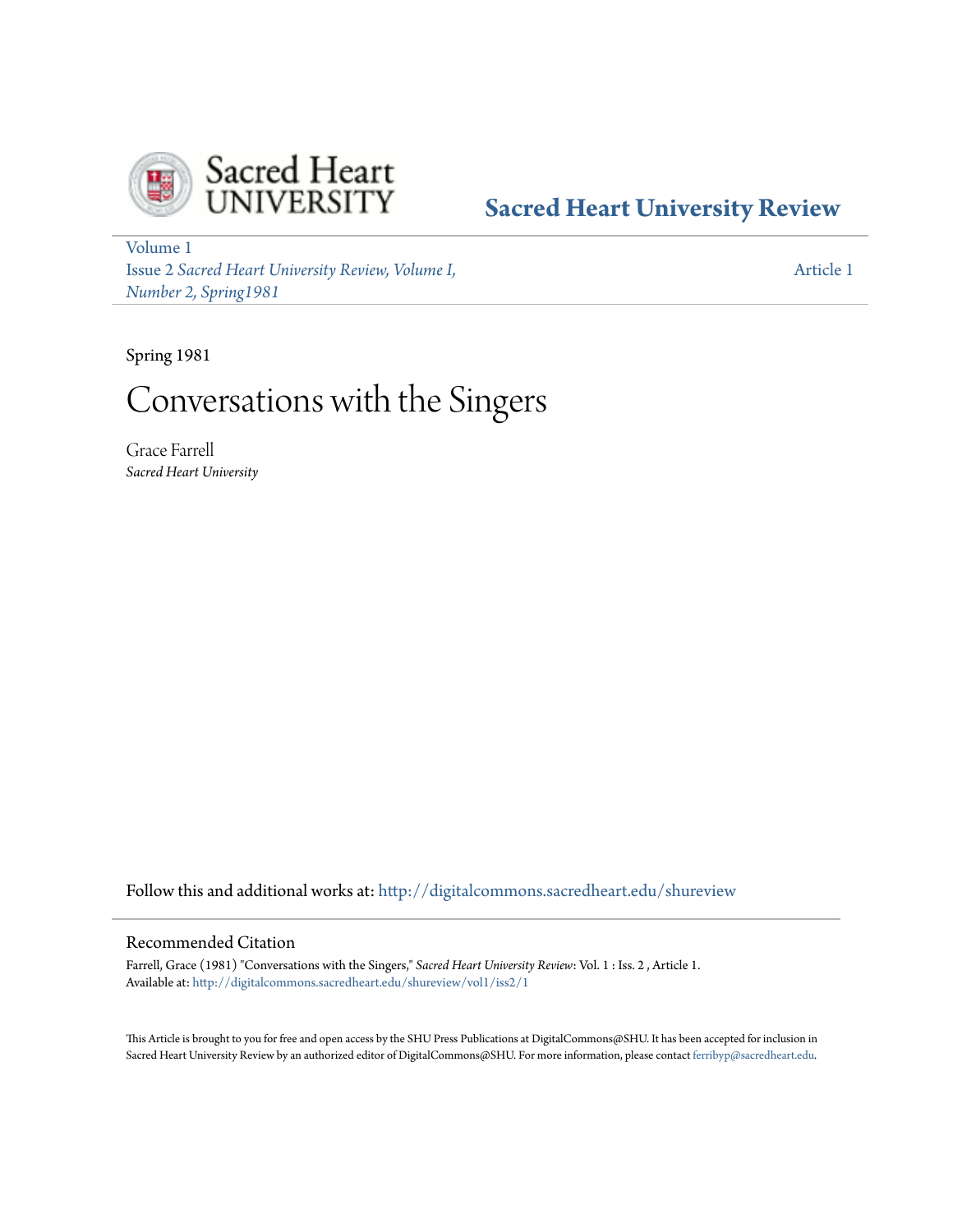# *Conversations with the Singers\**

#### **ONE**

Isaac Bashevis Singer is used to questions. They fill his head; they fill the pages of his books; they take up all his time. Each of his stories hones a series of questions to a brittle edge, and then quickly, ever so fleetingly, opens up as if to reveal an answer, but never quite reveals it, only forms another question in its stead.

"You don't get answers," Singer tells me. "Questions are all you get." The last line of "Yentl the Yeshiva Boy" reads, "Truth itself is often concealed in such a way that the harder you look for it, the harder it is to find."Now that I have come to know the man, I torture him, as he laughingly puts it, with my questions, until he asks with wonder, "Grace, do 1 know?"

*Isaac Bashevis Singer:* We talk about philosophers, but I'm more interested now in psychic research. Philosophy is able to reveal that we are unable really to know the thing in itself, but psychic research still gives us hope.

*Grace Farrell Lee:* Are you involved in the center for psychical research at Duke University?

*Isaac Bashevis Singer.* No, I'm not involved in it, but I read Professor Rhine and his wife and the proceedings of the Psychic Society. Lately so many books about it are being published that you could spend a lifetime reading them. But I have been interested in this business all my life.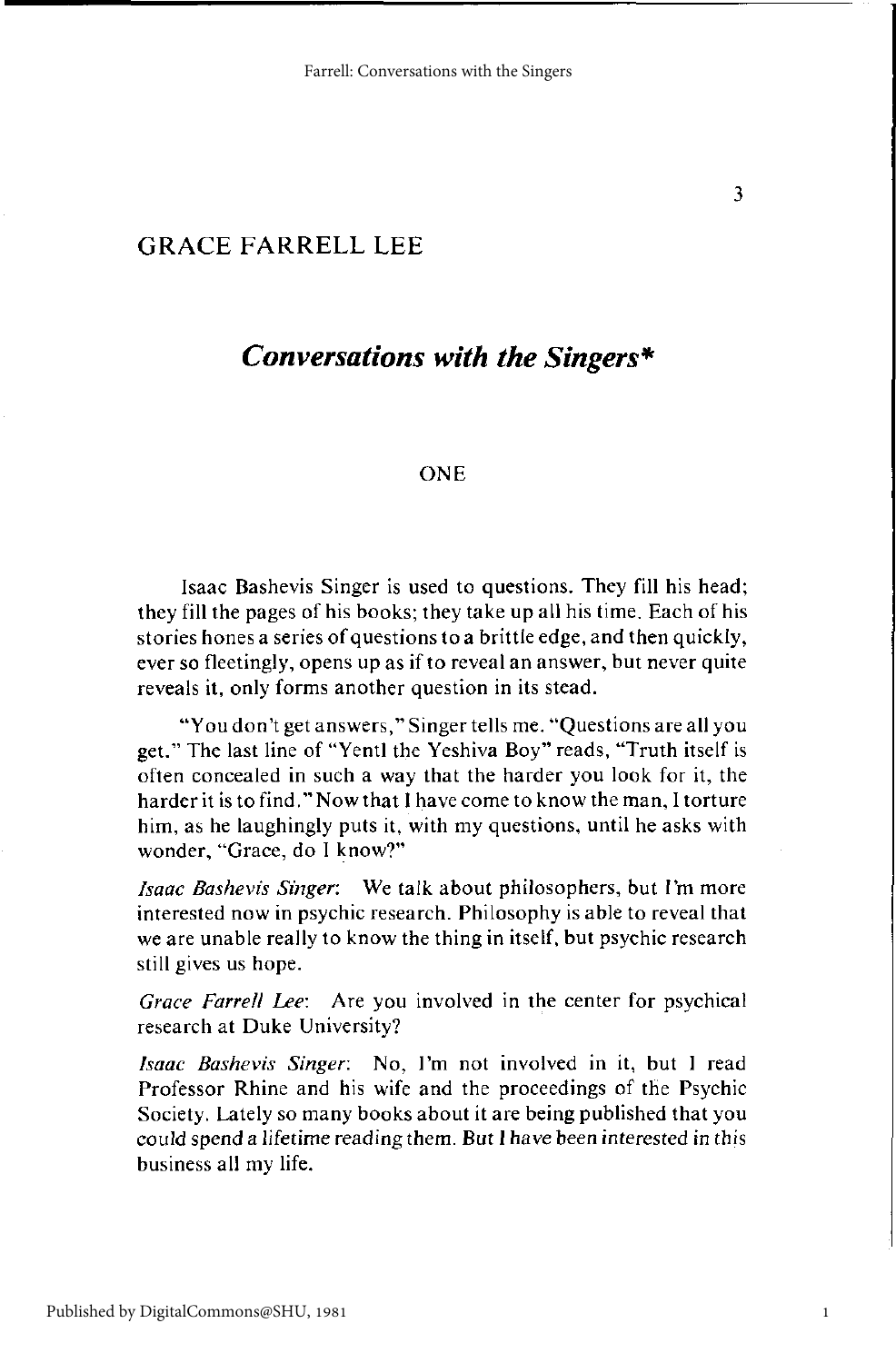*Grace Farrell Lee:* In Hasidic thought time and space don't really exist . . .

*Isaac Bashevis Singer.* Not only in Hasidic thought, but for Kantian philosophy. They are only categories of our thinking.

*Grace Farrell Lee:* Does this tie in at all with psychical research?

*Isaac Bashevis Singer.* In a way it does; in a way it does, sure, because if time and space are only categories of human thinking, and we don't know what thinking itself is, then this gives way to many phenomena. It is a fact that Kant believed in the supernatural. He was interested in Swedenborg, who was a Swedish mystic. There are many things which seem to us to be contradictory, but we discover in nature that they are not. There can, for example, be a God and there can also be evolution. These two ideas, which some people think are contradictory, are not really contradictory in nature. This is true about other things. There is a place for logic and there is a place for the supernatural, for philosophy and for mysticism. All these things go together.

*Grace Farrell Lee:* You told me that we are always making folklore. Even the patient on the psychoanalyst's couch is making folklore.

*Isaac Bashevis Singer.* To me psychoanalysis is folklore. Folklore is a grain of truth veiled or mixed with a lot of fantasy; but fantasy itself is a kind of truth. It is eternal truth, although it may not be external truth.

*Grace Farrell Lee:* And folktales are very often one of the only ways in which we can get that grain of truth.

*Isaac Bashevis Singer.* I think so. I mean, we also get grains of truth from science and mathematics, but this is a different method altogether. With folklore we get it by instinct and feeling. It's a different way of getting at truth.

*Grace Farrell Lee:* How do you connect folklore and ritual?

*Isaac Bashevis Singer:* They are very closely related to one another. I don't believe that all the rituals were really given to people by God who revealed himself and told us to do these things. They are also a product of human feelings about the godhead. As far as this goes.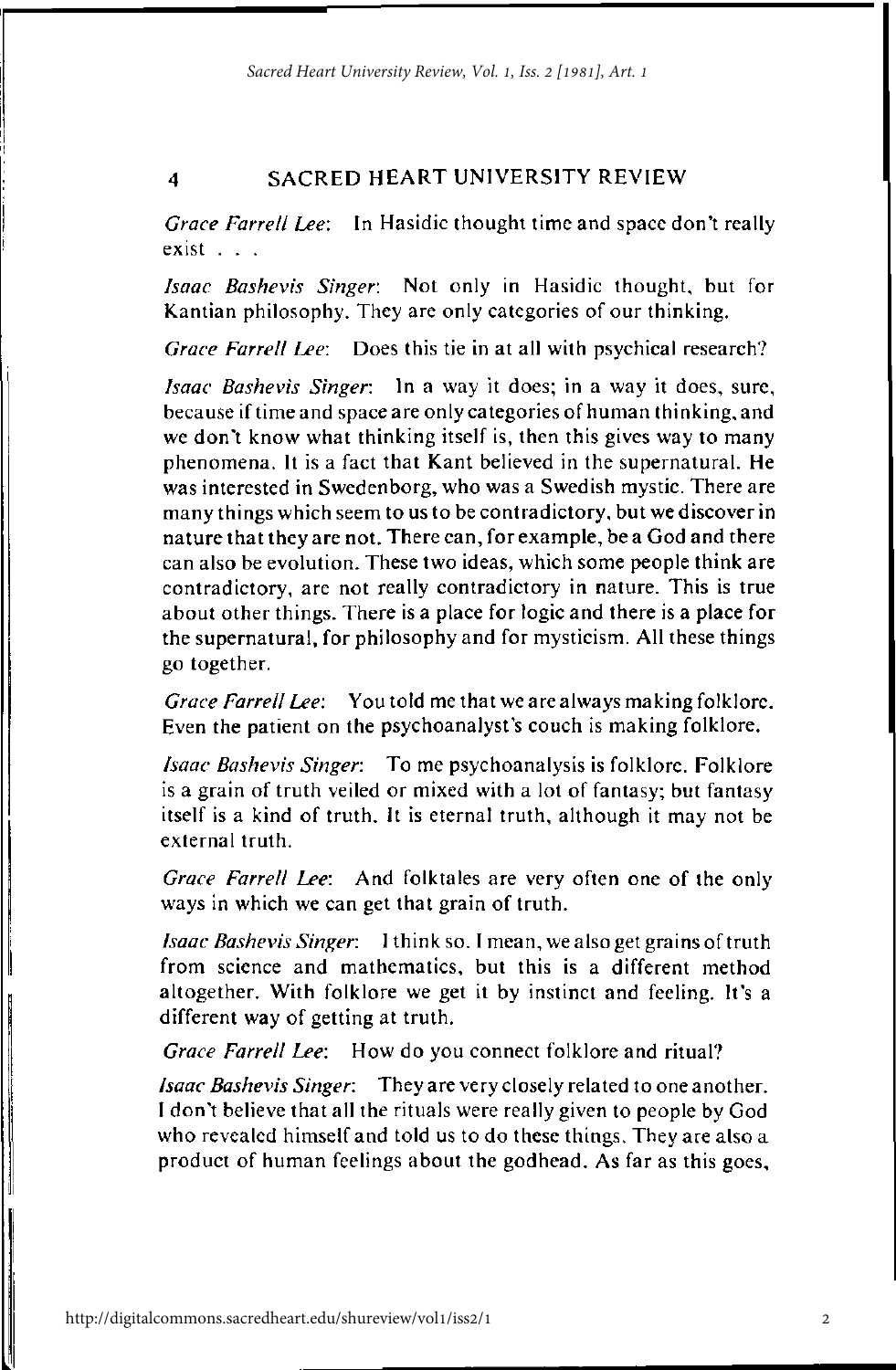they are actually a form of hope.

*Grace Farrell Lee:* Is there a power, if not a magic, or some kind of energy involved in just performing a ritual?

*Isaac Bashevis Singer.* There is psychic energy.

*Grace Farrell Lee:* And just in telling a story there is some kind of energy involved.

*Isaac Bashevis Singer:* Yes. It's the same kind of energy. Except in ritual, it may be even stronger because it's repeated by many people, and it becomes more real the more it is practiced. Let's say, if you are a very believing Catholic, then for you the holy communion is very, very real. Even if others may doubt it, for Catholics, who were brought up in the ritual for years and years, it is real. The ritual has a kind of subjective reality, and since we don't really know the difference between what is subjective and what is objective, it has reality. 1 would say that everything we feel is, in some way, real. I also believe that everything which we imagine exists, really does exist. We cannot outdo the creativity of nature. All our fantasies are truths somewhere — if not here, somewhere else; if not on this planet, then on some other planet. If you imagine that you are walking with your head down and your feet up, I am sure that there must be some planet where there are such animals who walk this way.

*Grace Farrell Lee:* That reminds me of a passage in one of your books, where a rabbi gives four proofs of God. One is that if we can imagine a perfect, almighty being, then one must exist.

*Isaac Bashevis Singer:* Exactly. That's a good idea; it's in my book, or did you read it somewhere else?

*Grace Farrell Lee:* 1 think it's in one of your books.

*Isaac Bashevis Singer:* I will tell you, if it's in my book, it's right; if it's in another book, it is absolutely ridiculous.

*Grace Farrell Lee:* Do you really believe in demons?

*Isaac Bashevis Singer:* 1 believe in them. I am even afraid of them. When my wife goes out of town to visit a relative and I am alone in the apartment, I leave the light burning because 1 am afraid of the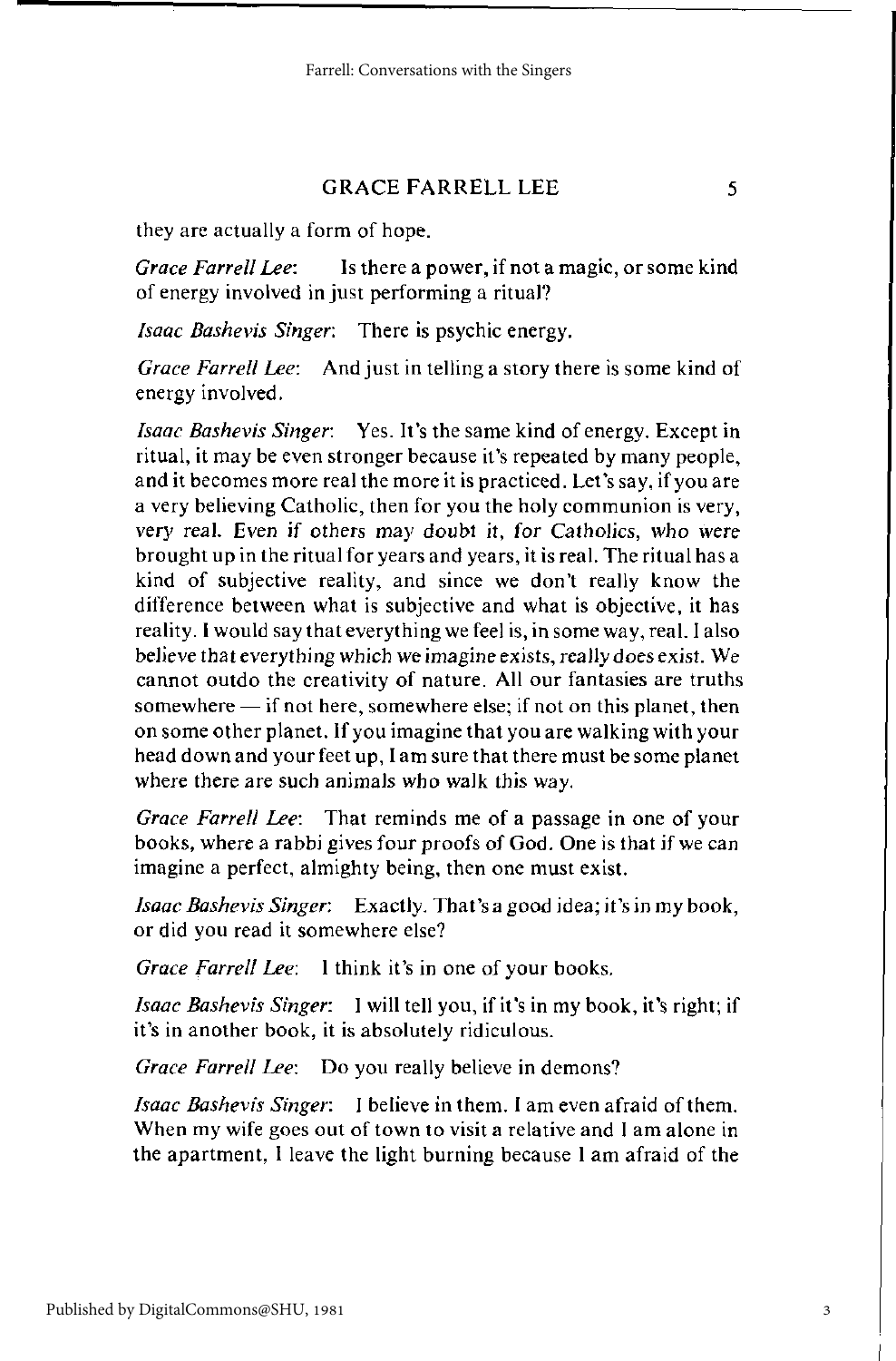demons. If you are afraid of something, then you must believe in it. Furthermore, it is my deepest conviction that all demons speak Yiddish and all imps speak Hebrew.

*Grace Farrell Lee:* Who speaks Aramaic?

*Isaac Bashevis Singer:* Aha! The angels. It is written so in the . . . in the Talmud.

*Grace Farrell Lee:* Were the demons in "The Black Wedding" real?

*Isaac Bashevis Singer:* In "The Black Wedding" I really describe a case of insanity. She was completely insane. Asa matter of fact, part of that story was published in a psychiatric anthology.

*Grace Farrell Lee:* So the demons were not real?

*Isaac Bashevis Singer:* No. The whole thing was a delusion.

*Grace Farrell Lee:* How can we tell?

*Isaac Bashevis Singer:* The woman saw only evil. Everything was devilish; the whole wedding and every person there was demonic. In such a case, when everything is so one-sided, it must be insanity. However, you can also interpret it differently. I always make these stories ambiguous, so you can explain them either from the point of view of psychology or from the point of view of psychic phenomenon. I don't compel the reader to believe what I believe. 1 leave a way out for him.

*Grace Farrell Lee:* Do you remember the advice given in the story "A Piece of Advice?"

*Isaac Bashevis Singer:* If you are angry, play the part of one who is not angry, and if you play it long enough, you will lose your anger. If you are compelled for a certain time to play the one who is good-natured and if you play this part long enough, you will become good-natured. It is known in the lore of Hasidism that if you have a bad habit and you make believe that you don't have this habit, you cure it by making believe. In other words, as we were saying before, to make believe is a real power.

*Grace Farrell Lee:* At first I thought that the advice was a bit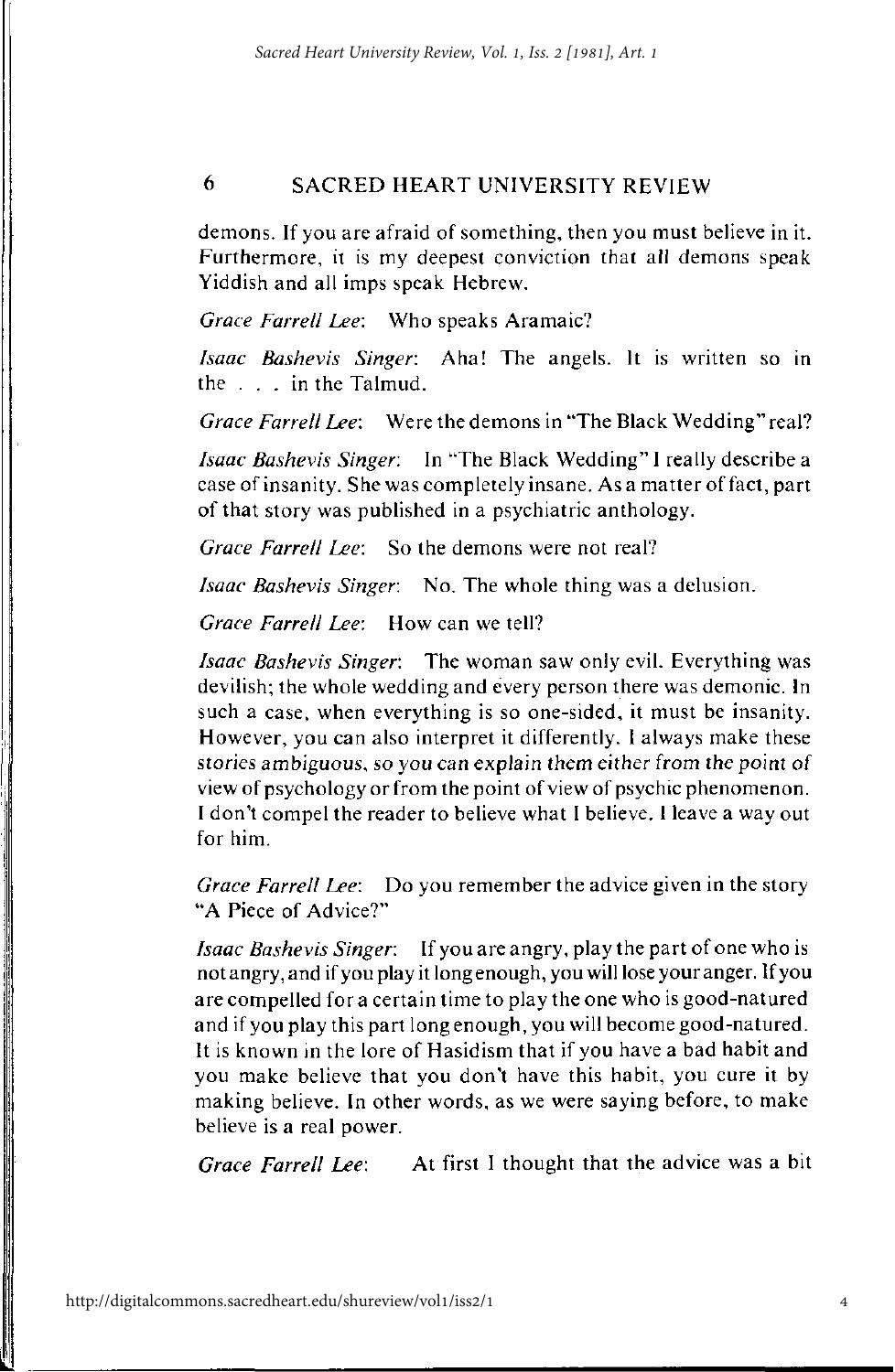7

#### hypocritical.

*Isaac Bashevis Singer:* You thought it meant to flatter everybody foreight to ten days? No, it's not hypocrisy. Actually even life itself is a play. Behind our clothes we're all naked, but we put on clothes and we make believe almost that this is what we are. We forget our nakedness and we see ourselves as always dressed. When you wear a mask long enough, it becomes a part of your face.

*Grace Farrell Lee:* In *The Manor* the Rabbi of Marshinov gives similar advice about the Ten Commandments.

*Isaac Bashevis Singer:* You don't have to believe; just keep them and you will begin to believe. How do you feel about the Ten Commandments? Do you think they are good advice?

*Grace Farrell Lee:* Yes, I do. They seem basic to human dignity. If they were all kept, then the dignity of each human being would be maintained.

*Isaac Bashevis Singer:* If people would live by these Ten Commandments, if they really would live by them, this world would be a paradise, or at least half a paradise. And if people break them, the world becomes a hell. It is not easy. Not to kill and not to steal for people like you and me is very easy. We would not steal; we would not kill. But there are other commandments which are sometimes difficult to keep. Like not to commit adultery or not to covet other's riches. People are tempted very much. It's not easy. Just the same if people kept all ten of them, life would be almost wonderful. The whole of the Talmud and all of the commentaries are actually about how to keep the Ten Commandments. They look simple, but they are really very profound. It is within human possibility to keep the Ten Commandments, but the Sermon on the Mount is something which we cannot keep. It's almost impossible, the demands are so great. They ask a maximum of ethics: to turn the other cheek and to love your enemies!

*Grace Farrell Lee:* My students always want to know where Herman is [the polygamous hero of *Enemies, A Love Storyjand* now they also wonder where Yentl is [the woman who had to disguise herself as a man in order to study the Torah].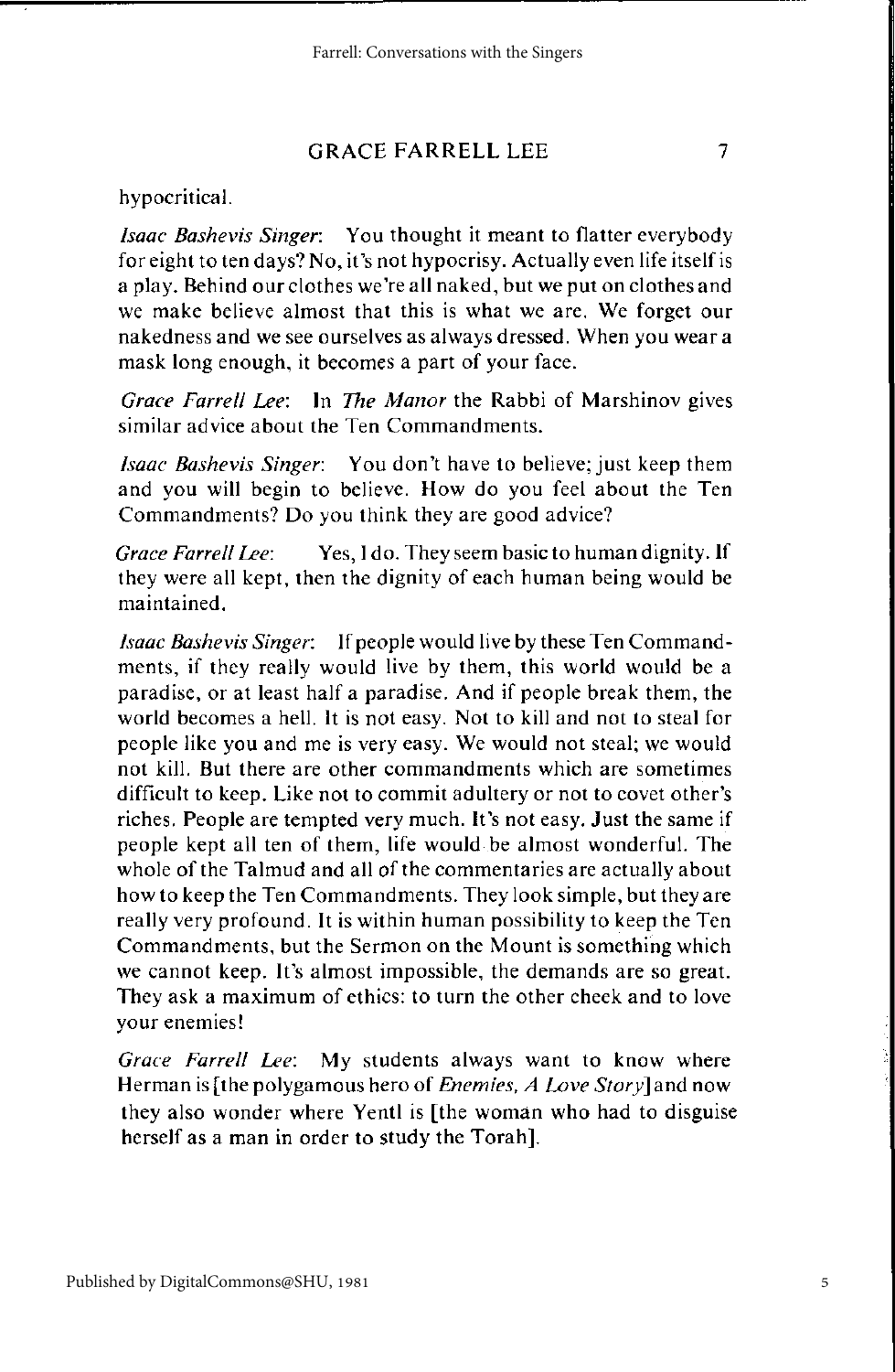*Isaac Bashevis Singer:* Yentl is supposed to be in a yeshiva, if she is still alive. And Herman supposedly either committed suicide or is hiding somewhere in another hayloft. The question is what would happen if Herman should meet Yentl. This never occurred to me. How's about this?

*Grace Farrell Lee:* 1 don't think they would get along.

*Isaac Bashevis Singer:* No?

*Grace Farrell Lee:* Yentl wouldn't put up with Herman.

*Isaac Bashevis Singer:* Do you think you could put up with Herman?

*Grace Farrell Lee:* No.

*Isaac Bashevis Singer:* Also not, huh? You wouldn't take him?

*Grace Farrell Lee:* I don't think so.

*Isaac Bashevis Singer:* Well, there's no danger that Herman is in Connecticut. Too small a state.

*Grace Farrell Lee*: How do you feel about Yentl. Do you think that she should not have gone to such lengths to do what was forbidden a woman?

*Isaac Bashevis Singer:* I think that every human being must do what they must do. I mean, this is just how she felt. She was a woman with what was then thought to be a man's desires or ideas. She loved the Torah more than the kitchen. Since she could not study the Torah as a woman, she had to dress up as a man, and, having lived among men and having worn this mask for so many years, it became a part of her life.

*Grace Farrell Lee:* Do you think that she could be happy in her next yeshiva?

*Isaac Bashevis Singer.* I will tell you, no human being is really happy. I don't believe in happy people. People have happy moments, but the course of happiness is not in human nature. At least this is how I feel about it. A person like Yentl could not be happy because, although she is living according to the way she wanted to live, she is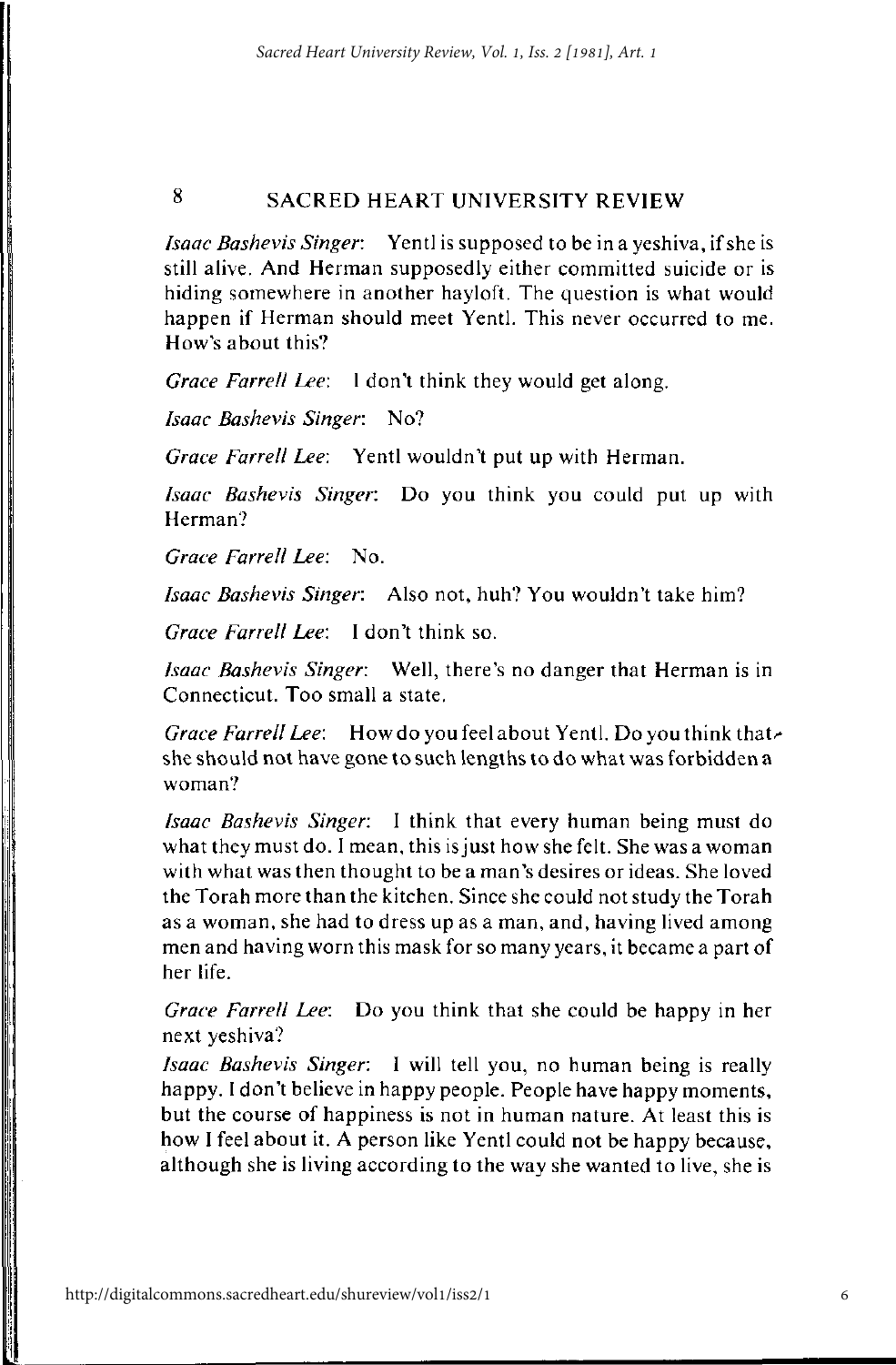also a woman and she also has the desires of a woman. I would say the conflict between being a woman and being a man stayed with her for the rest of her life. This is the way I see it.

*Grace Farrell Lee:* You have a story called "The Psychic Journey."

*Isaaac Bashevis Singer:* Yes. This story is half ironic. I feed pigeons, and while I feed them, I find another pigeon feeder and we get acquainted. 1 carry my magazine about the supernatural and she also carries such a magazine. She makes her living teaching awareness and such things. She persuades me to go to Israel with her, and I go. This is more or less the story. There are all kinds of other things in it as well. In it 1 make fun of the supernatural and at the same time I show that I believe in it. In this story 1 am both the scoffer and the believer.

*Grace Farrell Lee:* In your story "The Seance" you also make fun of the mystics.

*Isaac Bashevis Singer:* Here I also make fun of them. I do so because many of these people are swindlers or they fool themselves. It is only once in a while that they touch on a spark of truth. But in most cases the spiritualists fool themselves. So when I write about this subject, I always try to give both sides of the case, both their belief and their cheating, whether others or themselves.

*Grace Farrell Lee:* In "The Shadow of a Crib" Dr.'Yaretzky has a debate with himself about whether the world is seeing will or blind will.

*Isaac Bashevis Singer:* He was a complete pessimist and a disciple of Schopenhauer. According to Schopenhauer the essence of the world was blind will, nothing but blind will. He's actually a materialist. From Schopenhauer's point of view there is no redemption whatsoever. No hope and no redemption.

*Grace Farrell Lee:* In this story Dr. Yaretzky somehow did npt follow his fated path. He comes back after he dies, looks in the new rabbi's window, sees the woman whom he didn't marry and a cradle of an unborn child. Is it as if he had a path which he should have taken, one which the seeing will had set out for him, but which he did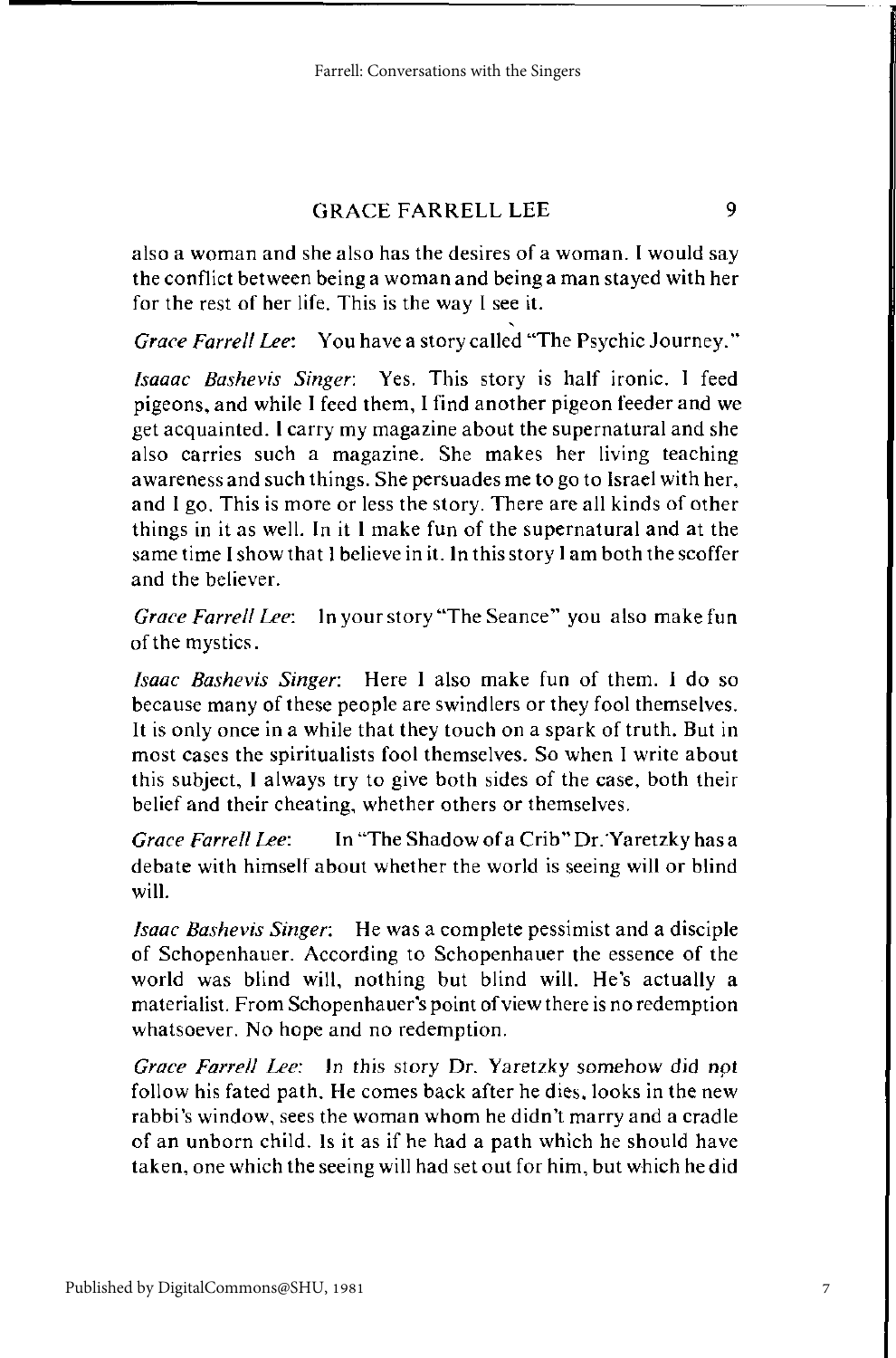not take?

*Isaac Bashevis Singer:* I would say, yes. According to this story he feels that he didn't accomplish what he had to accomplish. He made mistakes. He believes in blind will when actually there is sense to the universe. He avoided women because he believed that all women are treacherous, but because of this he avoided a woman fated for him. He had to come back to atone for his mistakes or to correct them. In a certain sense he had to apologize.

*Grace Farrell Lee:* But do people have one fate which they must live out?

*Isaac Bashevis Singer:* I don't know. 1 only write the story. I know just as much as you, and maybe less. Who knows, maybe you know something which you do not want to reveal. As I've said to you before, if you could tell me why we are born and why we must die, I could answer all the other questions.

#### TWO

"He lectures too much," Alma Singer tells me with much concern. "He says yes to everything and tires himself out."

"She lectures me not to lecture," the Nobel Laureate chuckles from the bed on which he is resting. Her concern for him inspires my concern for her, and as she brushes a bug off the bathroom door, I swoop down upon it, to the rescue, slamming my foot where it lands.

"Murderers!" booms an accusing voice. And while I stand horrified and without excuse, Alma Singer tells a story.

"Once it happened that my Uncle Karl, who was also a great lover of animals, was rowing on a lake near Munich. The 'beautiful people' went there; it was a very popular resort. He wore a bathing suit and a raincoat. He put a couch in the rowboat and he took a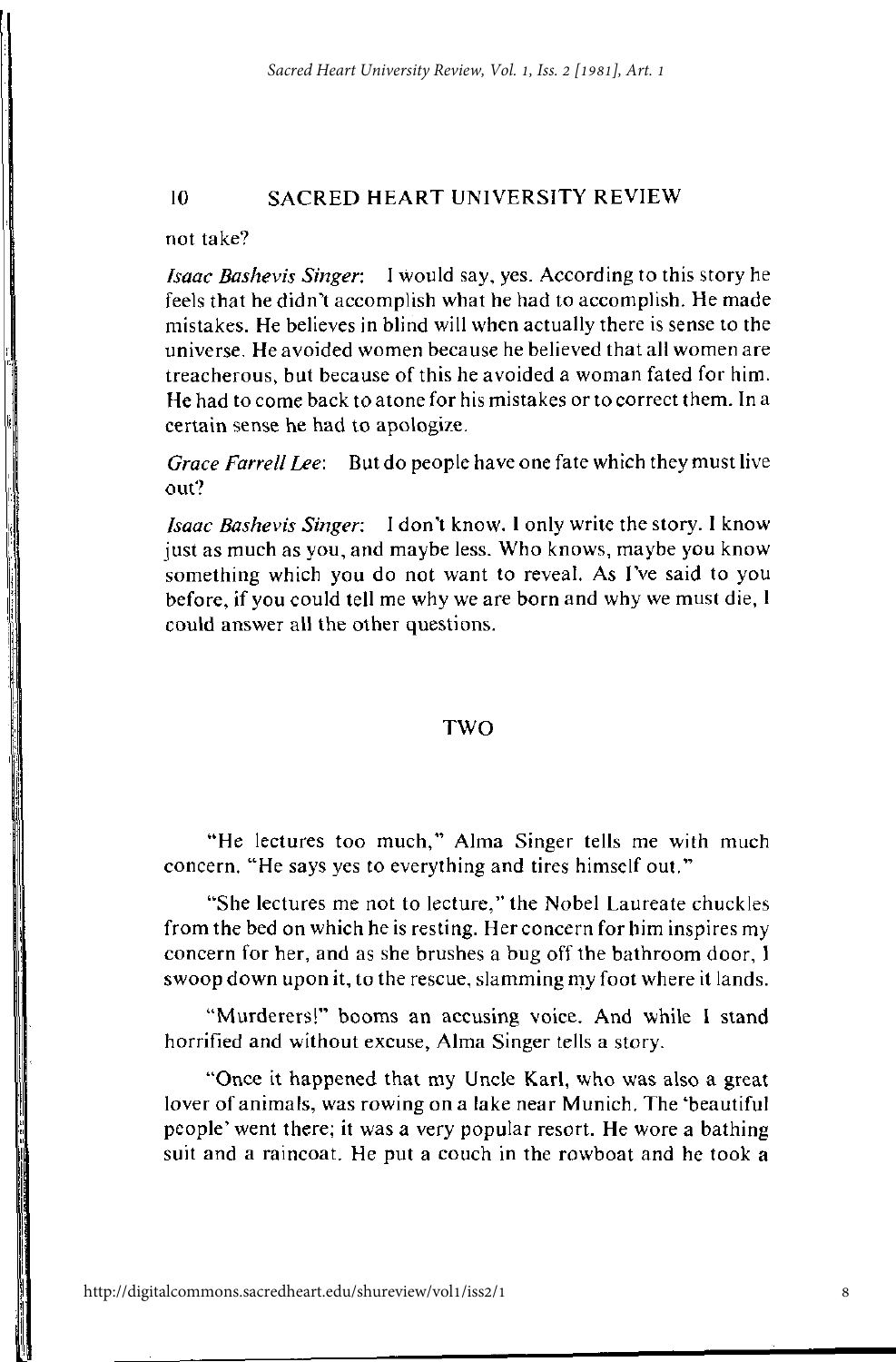book and he sat in the couch and he rowed himself out. Suddenly he saw a bee drowning. He was trying to save her with the oar when his whole boat tipped over and he fell into the lake. All he could see was his raincoat which was spread like a lotus flower around him. So he swam to save his life. I don't know what happened to the bee."

*Grace Farrell Lee:* And did you really have pet birds which flew around the apartment?

*Alma Singer.* We had oodles and oodles of them. One day I came home from work on a winter evening and Isaac said, come into my study and I will show you something. I went in and there was a little bird sitting on a table. It seems that Isaac had gone to the window, and although it was already darkish, he could see that there was snow on the windowsill. Then he saw a little yellow bird sitting there, so he opened the window, and with his hand he pushed the little bird in. Right away it was very much a personality and very much at home. But we didn't know what to do with it. We had never had a bird. We had no cage; we had nothing. So we asked the handyman for help, and he brought an old cage up from the cellar. Isaac gave the bird oatmeal and a little water on the bridge table and the little bird picked at it and ate. The cage the handyman brought up was dirty and had no bottom, so the next day we went out and bought a proper cage for him. And he began to sing and to talk. He was a very intelligent parakeet, that one. And then later, before we went on vacation, we bought him a wife. Isaac said, how can we leave him alone; he has to have somebody to be with. But 1 will tell you, it went from bad to worse. As long as we had a relative to send the birds to when we were away, it was okay. Then sometimes we found a decent person to take care of them. But most of the time it ended with tragedy. We had to put them into a pet shop or there were people who were not reliable or the bird went under the bed and wouldn't come out or we couldn't find the bird or the bird died  $\ldots$  there were so many things that when the last one died, I said, for God's sake, no more; 1 can't take it. You know, you get attached to animals. So the last one lived a long time alone. When he went I said, 1 don't want any bird anymore. We took out the cage. By then we had a beautiful, big cage. But 1 do not want a bird anymore. We travel too much.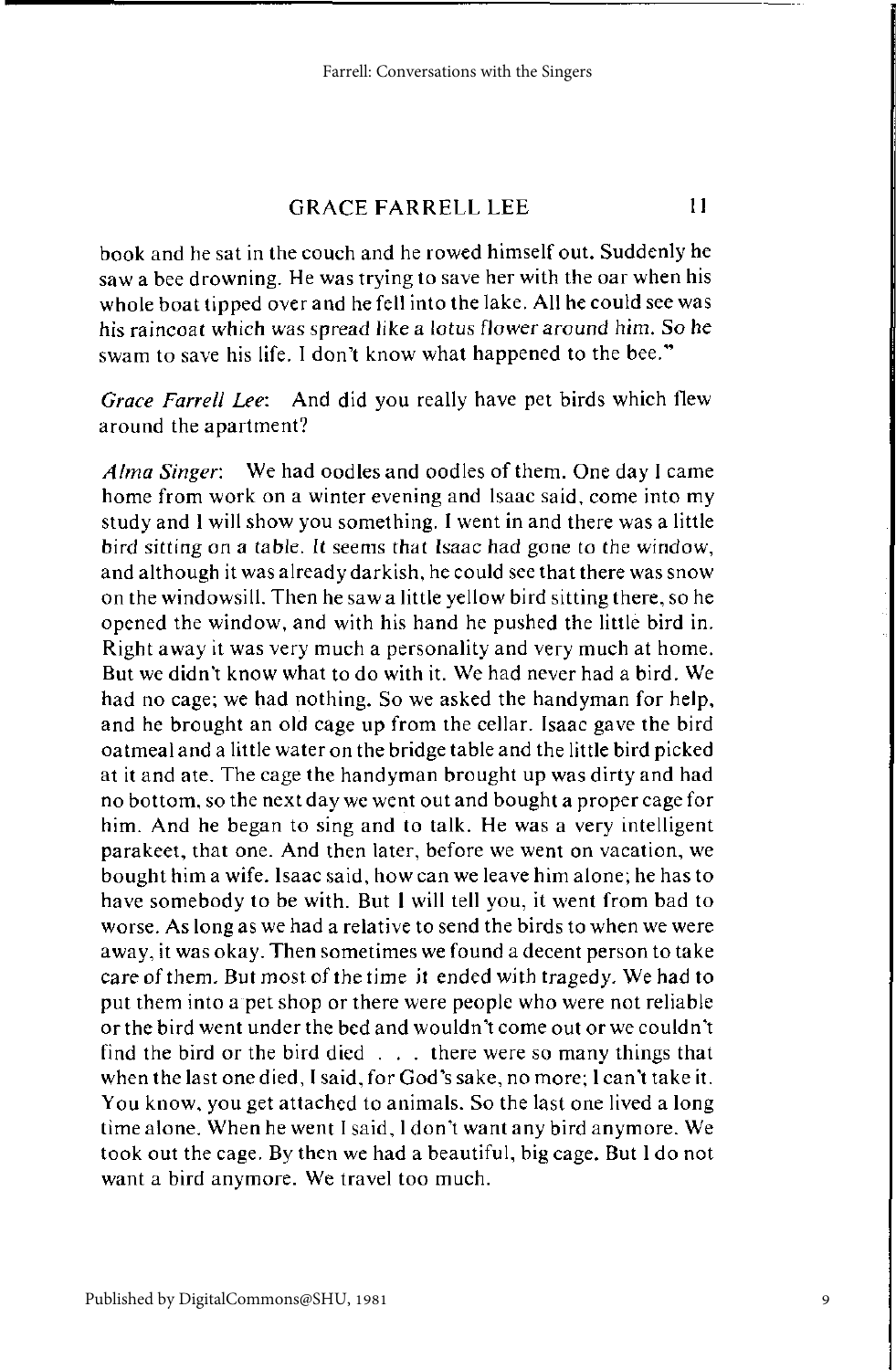*Grace Farrell Lee:* You came to the United States in 1936 and you met Isaac in 1937. In the Poconos?

*Alma Singer:* No. In the lowly Catskill mountains. The Poconos would have been one notch higher! It was on a farm.

*Grace Farrell Lee:* What was your first impression?

*Alma Singer:* Oh, it was very strange. He was lost! He had on a blue shirt with short sleeves. His white arms had a lot of freckles and he had very red hair — he had a little hair left then. He had friends in a summer colony nearby and he went to visit them, but he got lost. A farmer told him how to go, but somehow he missed the way. He didn't get there. So he came back to where I was and asked instructions. And I thought to myself, that's funny that a young man can't find something nearby. And that was my first impression. We had an occasional meal together, but then he would disappear and go to New York. One day we got into a conversation about literature and right away we agreed on many things, and then we had regular sessions on the porch about literature. That's how we got acquainted.

*Grace Farrell Lee:* And he used to bring you Emeraude perfume.

*Alma Singer:* Oh, that was later. Not in the Catskills! . . . We were married in a terrible snowstorm, a real blizzard. I had gotten a new hat and a new dress and I had my fur coat, and still the wind went right through me. We had to battle our way to city hall through snow, oh so high! We were the only couple there.

*Grace Farrell Lee:* At what point did you know that he was writing really great literature?

*Alma Singer:* When I read *The Family Moskat* and later *The Slave*  I knew that this was the real stuff. How do you know? I can't put it in mathematical formulas; you know through the emotions. It has to do with reading a lot. You know what's good and what is not. I was very enthusiastic about *The Family Moskat,* but for some reason Isaac always picked on that book. He always said, yes, it's a good book, but it has flaws. I thought it was a superb work. And *The Slave* is wonderful, and recently I reread parts of *The Manor.* My favorites are *The Manor, The Slave, The Magician of Lublin, The Family*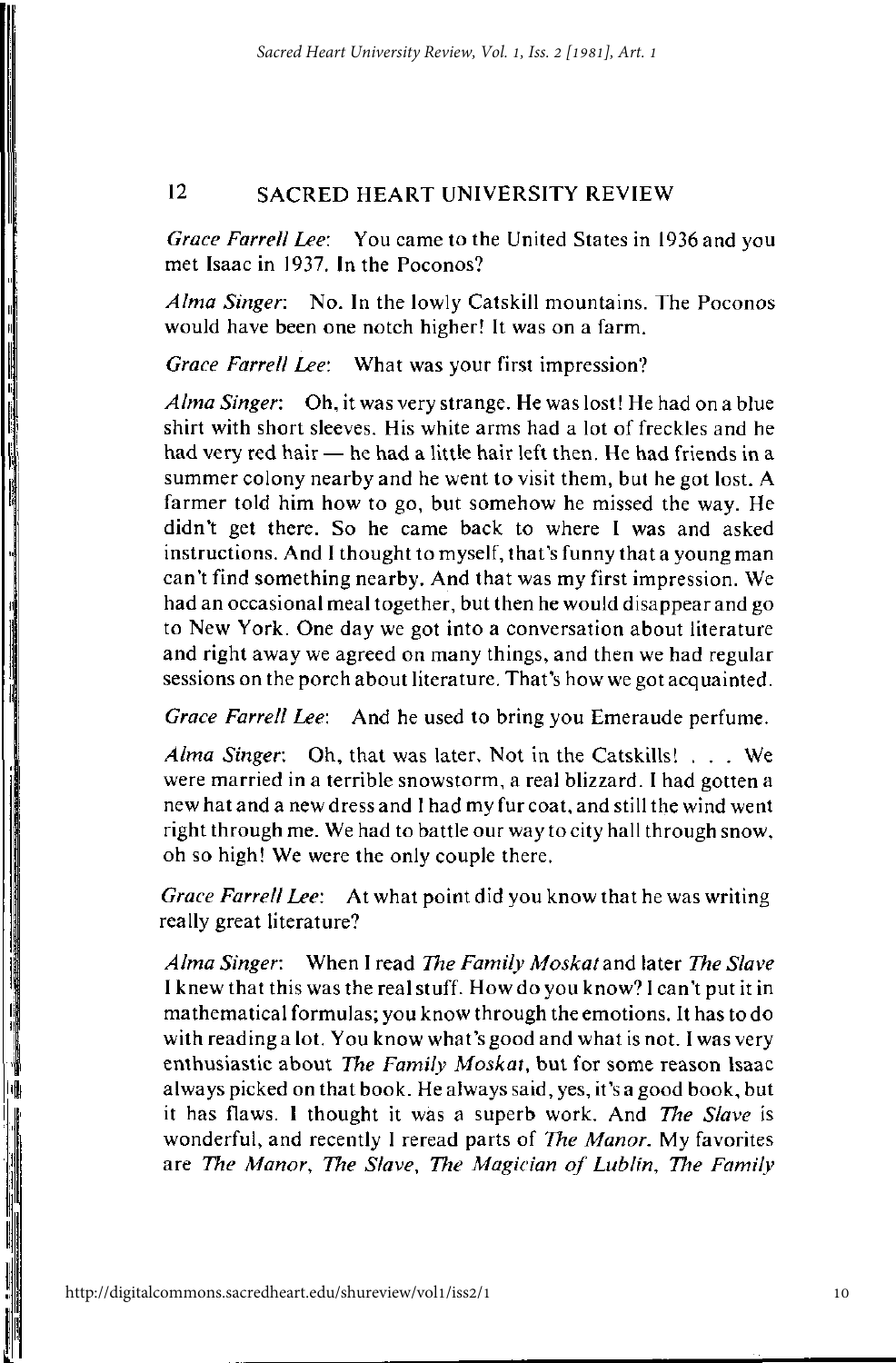*Moskat,* "Alone," which is a fabulous story about Miami, "The Admirer," about the woman who comes to the apartment in New York, "The Joke" is very good, and of course "Yentl."

*Grace Farrell Lee:* I loved "Yentl" on Broadway. When will it be a film?

*Alma Singer.* I think the job Cheryl Crawford did with "Yentl" on Broadway was superb. She had a good cast; she had a nice theatre; she had nice stage designs and props. Everything was very, very fine. With this we were lucky. We were definitely unlucky in the beginning with "Yentl." This story was originally bought by a man who was a jeweler who had a wife who was a casting director. She foresaw that this would make a wonderful play or a wonderful movie, and she visualized Barbra Streisand in the title role. But for some reason Barbra Streisand postponed it and postponed it. The jeweler and his wife were not rich people, and she felt that unless they had an actress of Streisand's status, with all her theater publicity, that they could not undertake the project. They did not want to risk it with another actress. Finally this jeweler found himself in financial straits, so he sold the story to Barbra Streisand's company. All of this went on for many, many years until one day Isaac gets a telephone call from a young man saying that he wants to do "Yentl" as a play. Isaac says, I don't own it anymore; it's out of my hands; it belongs to Barbra Streisand. But the younger man, Robert Kalfin, was determined to contact Barbra Streisand in hopes that arrangements could be made to let him do iton the stage. And so it was. The only thing was that she did not want to give him the right to do it with music. With music it would have been an even greater success. We were only allowed to put a few notes in. She wanted to have that for when she was ready to do the movie. Anyway now she has begun to do it. She must have bought it a dozen years ago.

*Grace Farrell Lee:* In his writing your husband always maintains a reverent silence on the Holocaust. *Shosha* comes as close as any of his novels in treating it, and there he does so by omitting it. We see his characters just before and just after what is the central fact of their lives. Can you talk to me about your experiences?

*Alma Singer:* It's very hard to explain to an American. In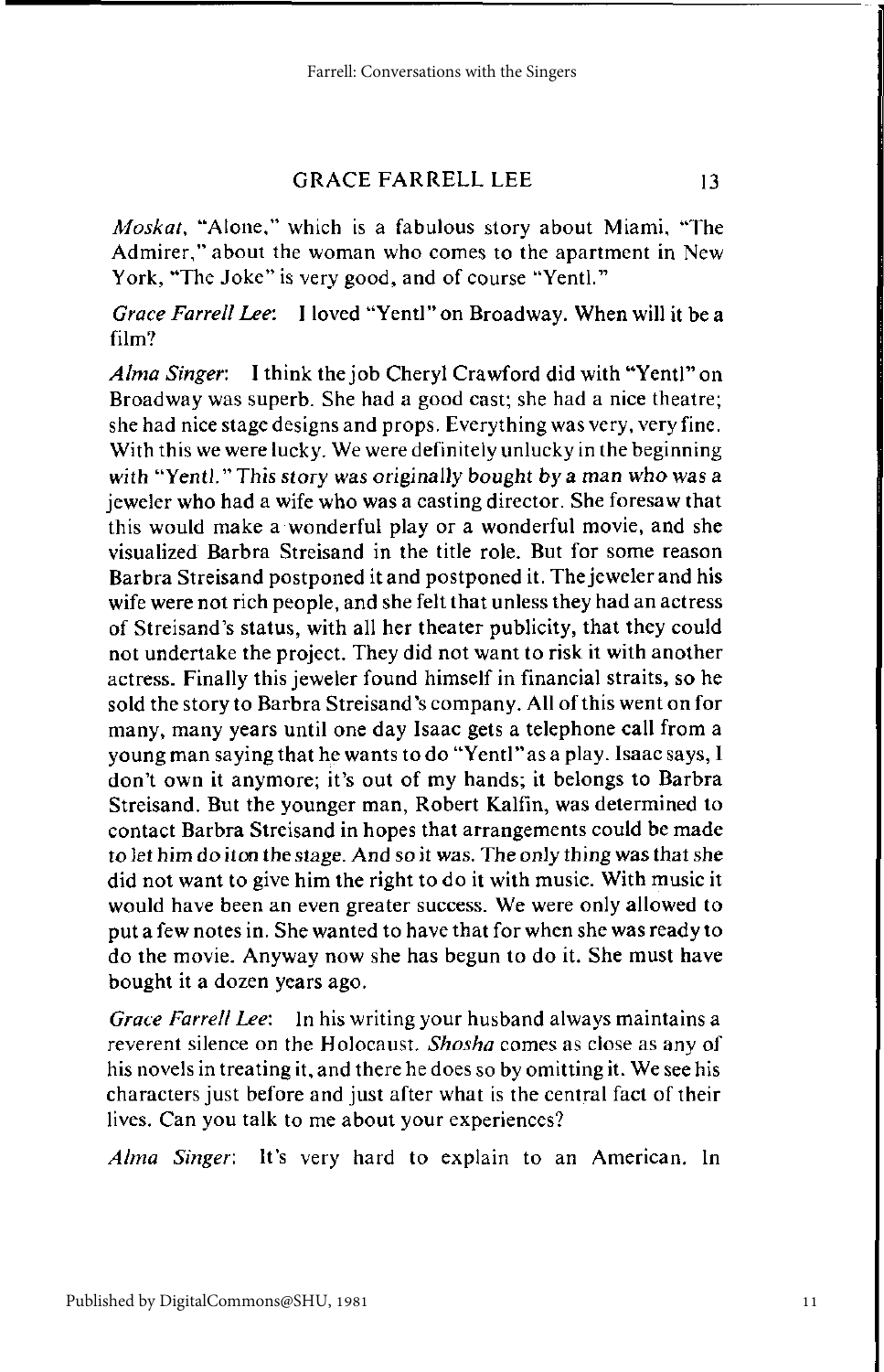Germany, where I was born, the Jews felt part of the nation; they were born there, they were raised there. They thought some miracle would happen and nothing would happen to them. But the miracle never came. But still, it was very hard to decide in the middle of one's life to suddenly pick up and go.

*Grace Farrell Lee:* Did all of your family get out?

*Alma Singer.* No. Mygrandmother had a niece in Geneva who was willing to take her. My uncle, Uncle Karl, got out at the last minute. He left penniless because he waited so long. But he was lucky. My father waited too long and my mother didn't make any move to leave. We wrote to them and urged them to leave. We couldn't get them straight to America, so we tried to get them to Cuba. We collected funds from the family and rented a room in Cuba. But my mother never made up her mind, so nothing came of it and they perished. My father was put under such enormous pressure. They said that he should bring foreign funds to the government. He didn't have such funds, but they didn't believe him or made believe that they didn't believe him. They told him that if he didn't raise it by a certain time, he would be deported and my father knew exactly what this meant. Luckily he had a heart attack and he died in his business, surrounded by his employees. Then my mother didn't want to leave. She lingered on. She thought that nothing would happen to her. But the truth was that one morning she was summoned and put on a train and the train left for an unknown destination. I have somewhere a letter. All that is known about it is that this train never arrived. They were in the middle of Poland or somewhere. They pushed them into cattle wagons and then in the middle of a field they were herded out and they were machine-gunned. This is the report we got. So.

*Grace Farrell Lee:* Yesterday you were talking to me about Oscar Wilde's thoughts on bitterness.

*Alma Singer:* He said you are lost not if you lose standing or money or anything that you consider important. You are lost only if your soul becomes bitter.

*Grace Farrell Lee:* It would be a most difficult thing, in this context, in the context of the Holocaust, not to feel bitterness.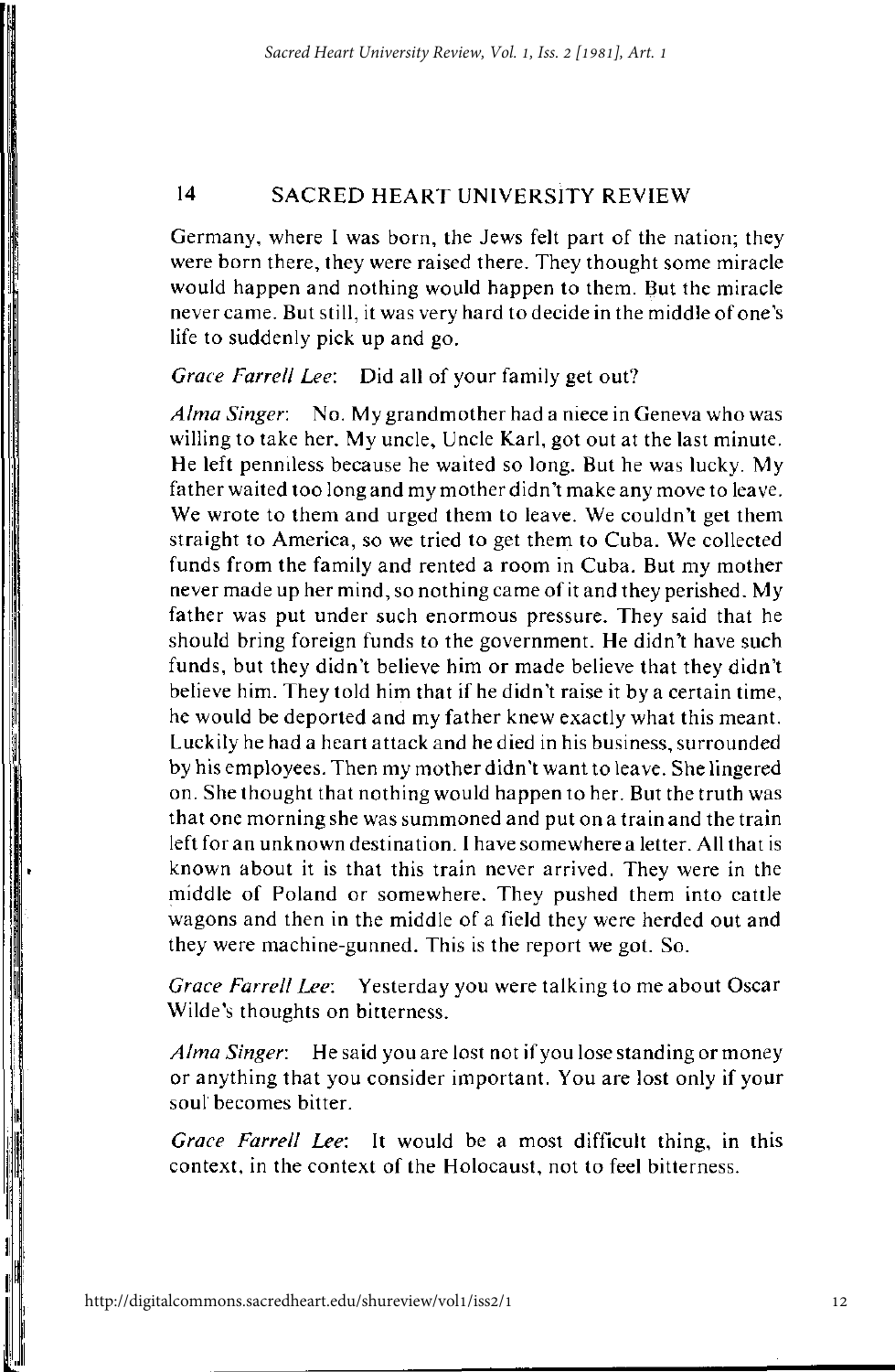*Alma Singer:* In two weeks a woman comes here who, with her husband, was rounded up in the night and shot. They fell when the shots rang out and pretended to be dead. When the Nazis left, they waited a while and then they crept out. She's alive. She is here to tell the tale. 1 would say it's harder for these people to be alive, to have gone through this, to have lifted themselves up from this, than it is for those of us who lost others.

*Grace Farrell Lee:* A friend of mine, who was in two of the concentration camps as a very young child, firmly believes in God. But I have talked with other people who reacted to the Holocaust by saying that never again will they believe that there is a God.

*Alma Singer:* No. I stopped believing right then and there. Perhaps 1 wasn't a very strong believer right from the start, but it all seems so senseless, because what did these people actually do to anybody. Nothing, except that they were born in a religion like you are born in your religion. That's all. This persecution was senseless and was cruel and it just doesn't make any sense. How can you believe in a higher power that lets this happen? After that I said, no more for me. No. No.

*Grace Farrell Lee:* Herman Broder in *Enemies, A Love Story*  thinks at one point that perhaps a Hitler reigns on high, that maybe there is an evil God.

*Alma Singer:* Well, then again many things in creation are so perfect, so beautiful, that they could not be the product of an evil mind. When we consider the wings of a butterfly or a snail or a stone . . . there is such untold beauty in the universe. There must be something behind creation. I would not call it God. There must have been a power in the beginning, a first cause, and then creation evolved and refined itself. Who did it, or what did it, who knows? Let's substitute Power or Original Motor for God. God connotes a divine person.

*Grace Farrell Lee:* In your husband's fiction, he asks these questions and he has characters who are filled with doubt and disbelief not unlike your own, but ultimately he believes.

*Alma Singer.* Yes. He believes.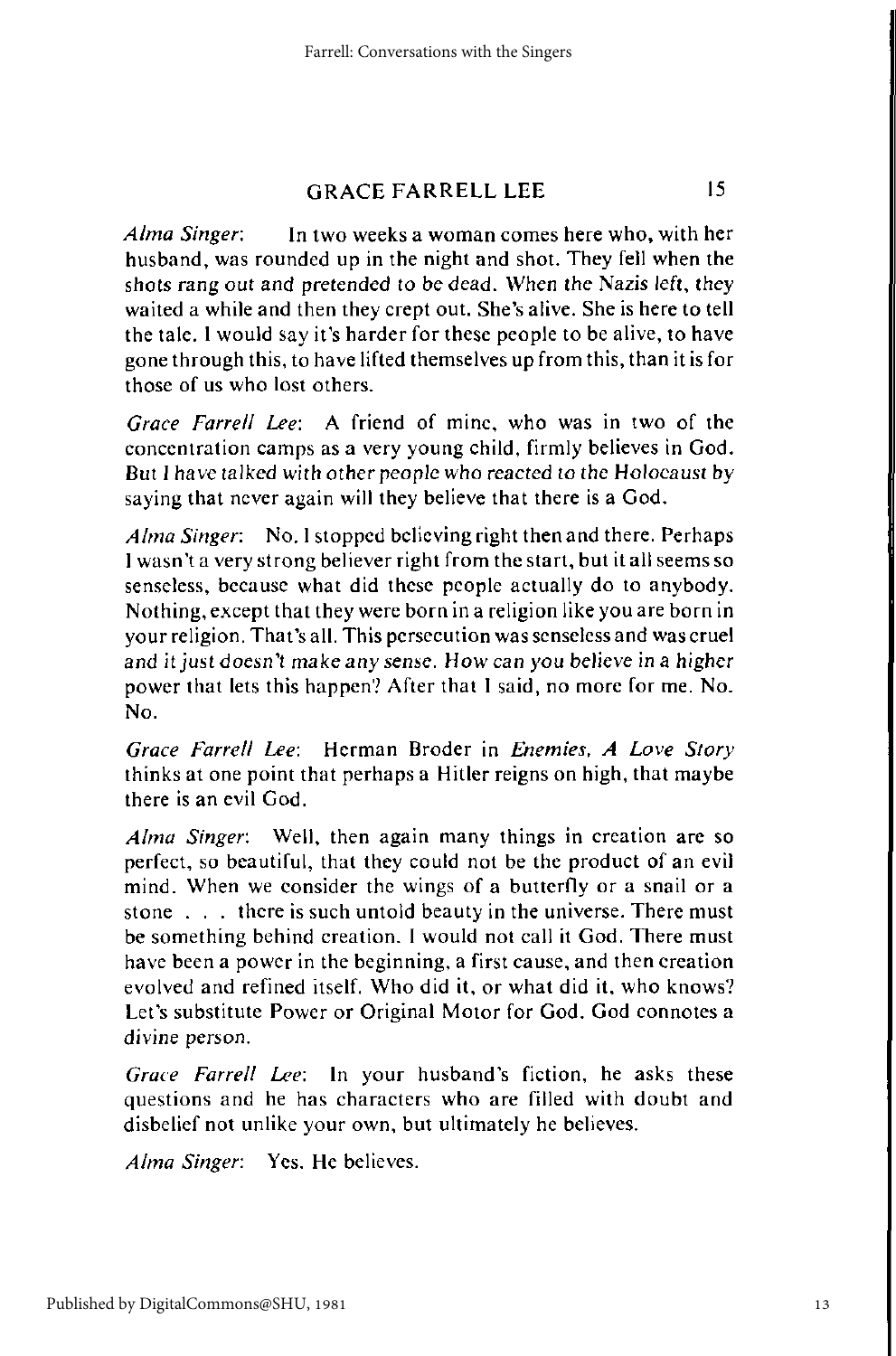#### *Grace Farrell Lee:* Do you debate it with him?

*Alma Singer:* No. I don't like to let him know that I have a contrary view, because those people who believe in God are happier than the ones who doubt. Whydisturbhim?I think that it's better to leave him his belief that there is a God, that there is a hereafter. Good for him if he feels that way. I just say 1 don't know what there is.

But 1 want to tell you something that is very significant to me about destiny in life. Perhaps it is the only really mysterious thing in my life which ever happened. Actually as this thing with Hitler started to get worse and worse, my husband, who was not Isaac, of course, was more alert than I was to the problem. The trouble with me was that I really hated to give up the business. It was a fantastic business which we had in Munich and there already were two children. I thought, only in extreme need will I give this up. Maybe we can live through it. One day I wheeled my baby carriage with the child ren around a big square near our house. It was a nasty day; there were not many people on the square. Suddenly 1 saw an elderly man who also pushed a baby carriage. He pushed; I pushed. It was unavoidable — we got into a conversation. While 1 talked to this man it became very clear to me that we had to leave. Why he talked to me, I do not know. People were already very careful to whom they talked and what they said. He told me terrible things were going on in the east. They were building concentration camps, extermination camps. He said that he had a relative who came from the east and saw all these things. When I heard this 1 asked him questions, and he said, they are going to wipe out all the Jews. They will all be shipped there and killed. When 1 came home that day, 1 said to my husband, 1 think we'd better make it final. I want to go. But why on a rainy day an old man wheels a baby carriage and comes over to me and tells me this! It does seem like providence. This is the one thing in my life that seems inexplicable, almost supernatural.

Later, when 1 ask Mrs. Singer if her husband really believes in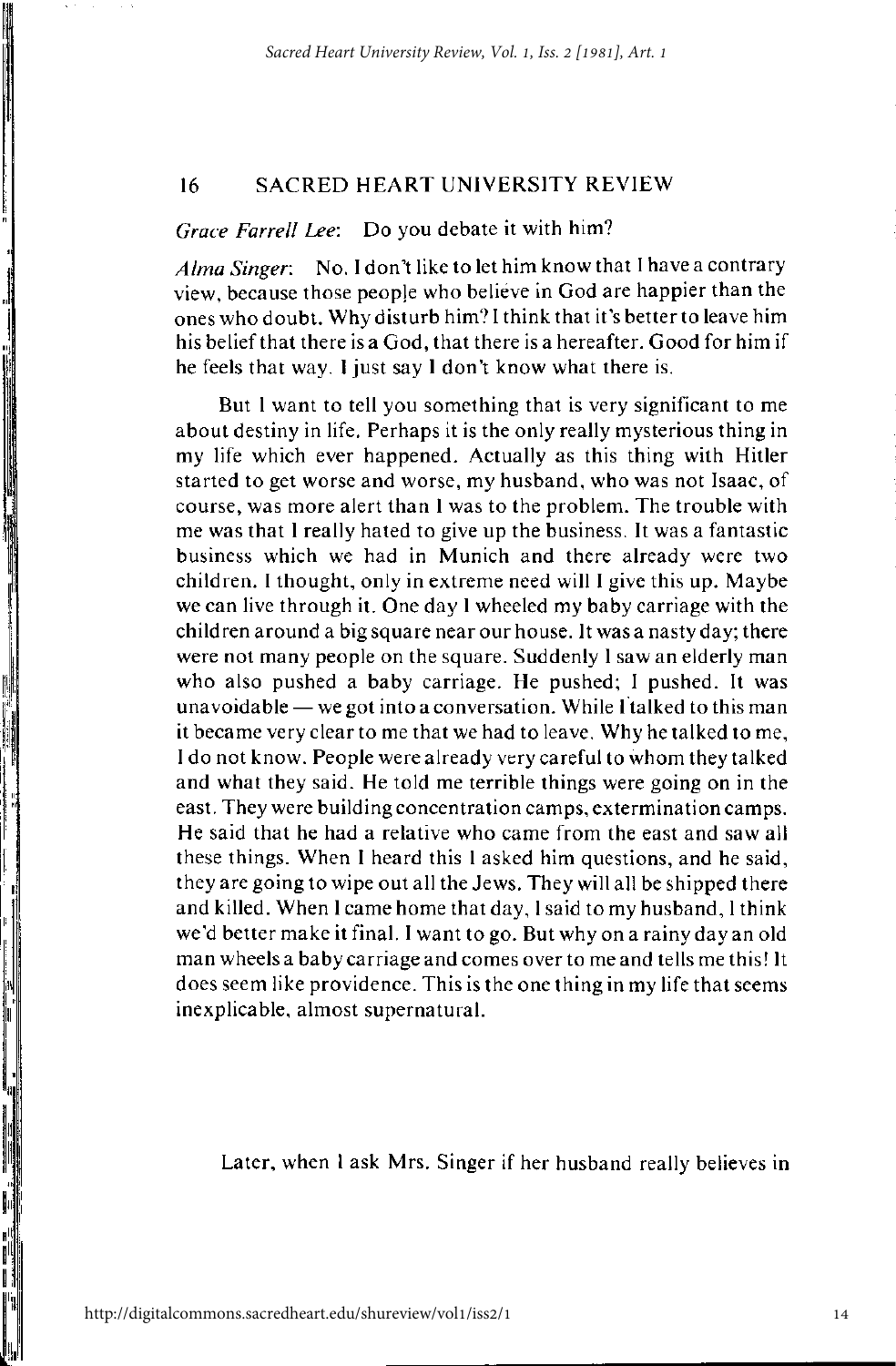demons, she says, "I don't know. He says sometimes that they are a means of expressing something. Why don't we go and ask him."

*Alma Singer:* Isaac, Grace wants to ask you something.

*Isaac Bashevis Singer.* So what is the situation now? Did you get all the information about us? All the intimate details?

*Grace Farrell Lee:* I know I'm not going to get a straight answer on this one. Actually I wanted Alma to tell me if you really believe in demons.

*Isaac Bashevis Singer:* I absolutely believe in demons and I will give you proof of it right now. 1 will tell you, it happens once in a blue moon, very seldom, that Alma goes away and I stay home alone . . .

*Grace Farrell Lee:* I've already published that one.

*Alma Singer:* This is the one about leaving the lights on?

*Isaac Bashevis Singer:* Yes. Actually there have been times in my life when I was so afraid of the demons and the supernatural powers that 1 was half mad with fear.

*Alma Singer:* You were?

*Isaac Bashevis Singer:* Yes.

*Alma Singer:* Not me.

*Isaac Bashevis Singer:* I will tell you more. Even until today whenever I have the slightest problem I pray God, and I always suspect that the higher powers and the lower powers are after me. Whenever I was in love 1 always felt there was a telepathic *esprit*  between the person and me. I always feel that if I'm angry with a person, this person knows about it, or if I like a person very much, I feel that an *esprit* of sympathy flows between me and him.

*Alma Singer:* This is true about everybody.

*Isaac Bashevis Singer:* Yes, but what is true about everybody doesn't make it less true. It'strueaboutall of us. I don't believe in the history of love that any real love affair between a man and a woman